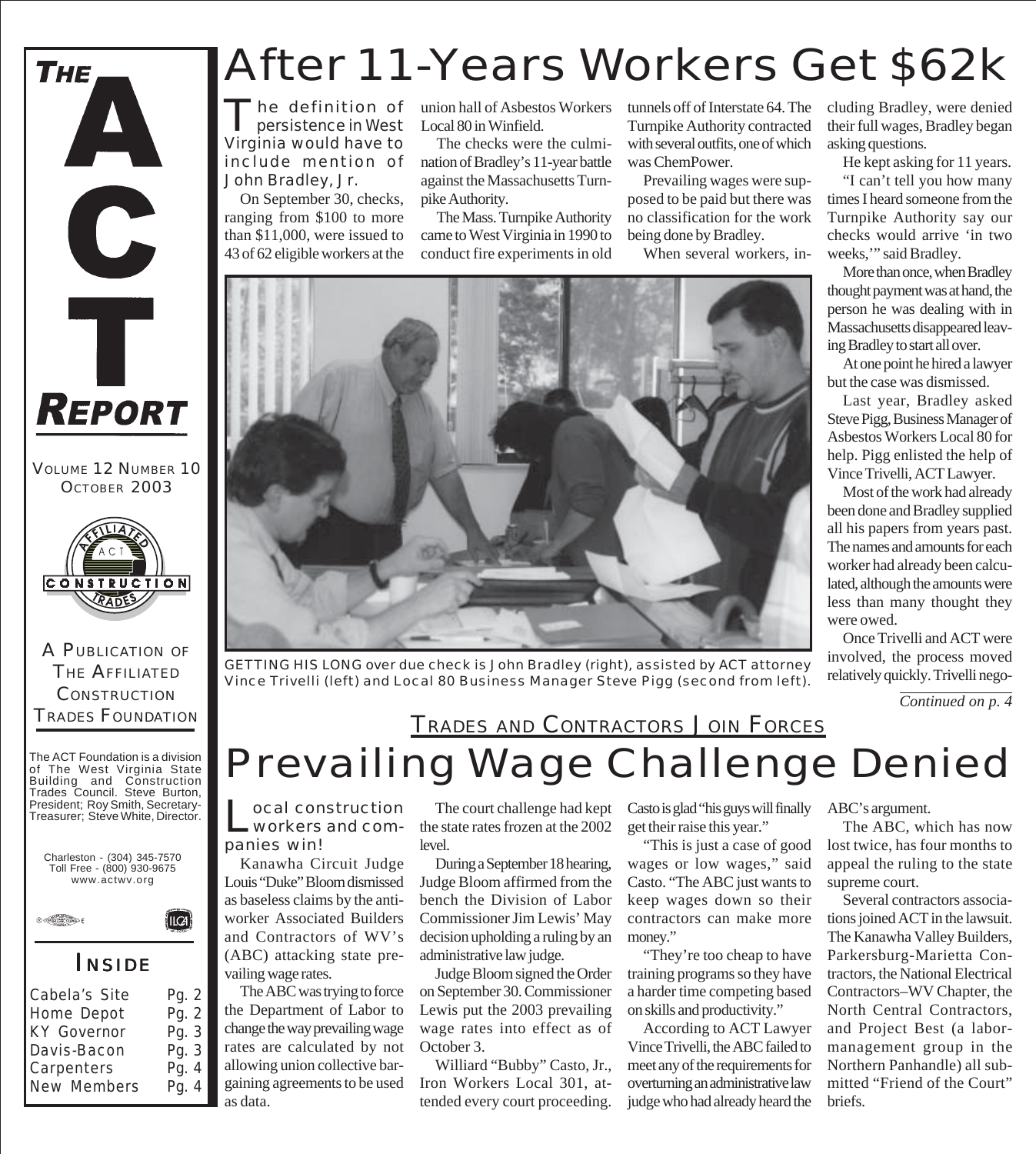### Union Workers at Cabela Site

Despite controver-<br>
Sy, Cast & Baker Corp. a union contractor, began work on the Cabela site earlier this month.

The Ohio Valley Economic Authority (OVEA) upheld their bid criteria and awarded Cast & Baker the \$5 million-dollar contract on September 24th. Two contractors had a lower bid, but did not meet the bid requirements of the Authority.

Key to the bid requirements was a commitment to hire local workers and having a valid apprenticeship program.

Neither Kanawha Stone Company, the lowest bidder, nor Alex E. Paris Contracting Company, the second lowest bidder, answered all the questions in the bid package or met all the requirements. As a result, they were not awarded the job.

Alex E. Paris, a Steelworker contractor from Pennsylvania, filed a lawsuit claiming they should have gotten the job and

that the bid requirements were unfair.

The presiding judge threw out the case. The judge ruled the OVEA has wide discretion on what they can do.

Mike O'Hara, Business Agent for Operating Engineers Local 132 is happy "the Ohio Valley Economic Authority stuck to the rules."

"They required local workers and apprenticeship programs because it keeps the money close to home and helps our community," said O'Hara. "Low bidders who take the money out

of our communities pretend to save us money but really end up costing us."

The Cabela site includes a television broadcast studio,

*"THEY REQUIRED LOCAL WORKERS AND APPRENTICESHIP PROGRAMS BECAUSE IT KEEPS THE MONEY CLOSE TO HOME AND HELPS OUR COMMUNITY."*

> MIKE O'HARA, BUSINESS AGENT OPERATING ENGINEERS LOCAL 132

distribution center and store both located in Wheeling on a 110 parcel of land at mile marker 10 near the Dallas Pike Exit of Interstate 70.

The 400,000 square-foot distribution center will employ at least 350 people, 200 of which will be full time. According to the Cabela website, the distribution center is expected to grow to

over 1 million square feet. The 175,000 squarefoot retail

store, which will contain a

um, giant aquarium, a 36 foot-high mountain replica with waterfalls and ponds stocked with live trout, will employ 400 people.

wildlife muse-

And, more is to come. The entire project will be between \$30 and \$40 million.

200 contractors were prequalified last week for the next phase. 150 were union contractors.

Bill Dean, President of the Upper Ohio Valley Building Trades and Business Manager for Iron Workers Local 549,

gives credit to Orphey Klempa and Tom Cerra, co-chairs of Project Best (a labor management group in the northern panhandle).

Klempa and Cerra were on the committee that decided on the best responsible bidder. "They understood the bid requirements and helped the authority make the right decision," said Dean. According to Dean, future bid packages will have the same criteria. The same committee will look at bids.

Cabela's stores have become top tourist attractions. According to ACT representative Fuzz LaRue, "Cabela's has a reputation for being a big tourist attraction wherever they are located. This project is huge for this area and it will bring a lot more projects, just like it has in other states."

# Home Depot Workers Enjoy Hot Dog Roast

When reaching out workers it doesn't hurt to have food in hand.

That's why union leaders served hot dogs to non-union workers at the Vienna Home Depot site on October 7.

According to Kenny Winters, Organizer, IBEW 968, 13 workers joined union representatives for lunch.

"The main purpose of our visit was to let those workers know we aren't against them. We want them to enjoy the same wages and benefits we do," said Winters.

Winters has been trying to convince Home Depot general contractor White-Spunner and its many sub-contractors to hire union workers and offer decent pay and benefits.

The owners and contractors were aware of the hot dog roast. They witnessed all the union reps handing out literature.

Winters definitely feels the event was a success. "It paid off. We will reap benefits in the future. We are very satisfied with what happened," reported Winters.

But more work needs to be done. Some workers feared retaliation for approaching union reps, and therefore passed on lunch. However, Winters was able to speak with many of these workers later that evening.

The Parkersburg-Marietta Building Trades, including all the crafts, has been involved in a variety of activities at the site. Union organizers have had large rallies, placed ads in the paper, and had pickets on site.

75 workers on site. According to Building & Construction Trades,

There are approximately 50 to Sam Davis, Parkersburg-Marietta

most are non-union and some are from out-of-state.



*HAVING LUNCH and talking about the job at Home Depot is a little easier when food is provided by the Parkersburg-Marietta Building Trades.*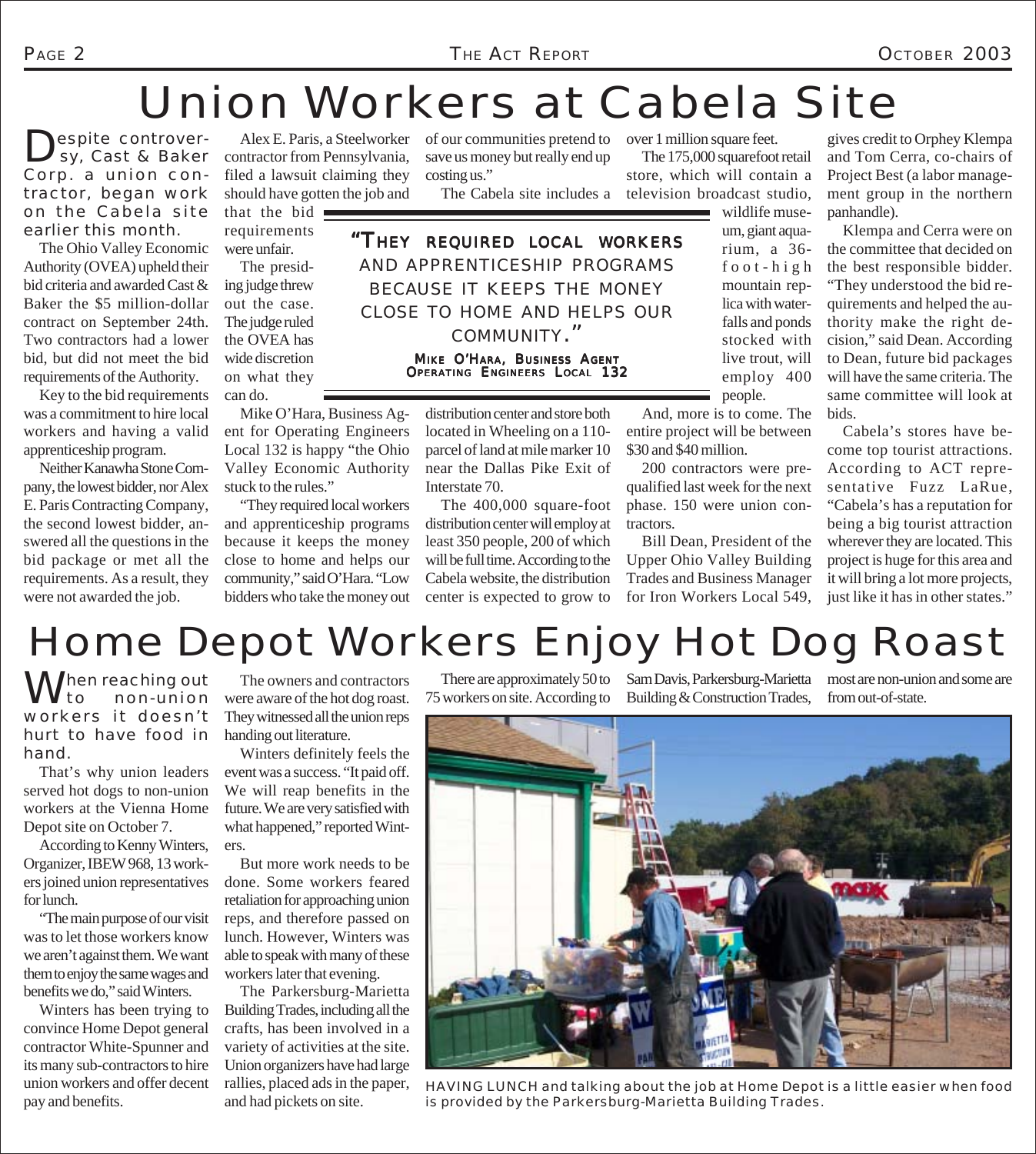### Building Trades Support Chandler for KY Governor

The Kentucky Build-<br>
ing Trades supports Former Kentucky Attorney General Ben Chandler for Governor in a race to be decided in November.

"Chandler's positions and goals line up with organized labor," says Steve Burton, Tri-State Building Trades. "If we win, the building trades agenda will prevail."

Kentucky has lost 67,000 jobs since George W. Bush

The Kentucky Build- became President. Chandler's Republican opponent was "hand picked by President Bush," says Burton.

> The race, which is a dead heat, is said to be a reflection of the upcoming presidential race.

> Burton is working hard to see that Labor gets out to vote on November 4.

> Union members are busy with grass roots campaigning, including phone banks, doorto-door, writing articles in the Tri-State newsletter, and pro

moting Chandler through word of mouth.

Jim McCorkle, Ironworkers Local 769 in Ashland, Kentucky, notes "Fletcher has already said he'll do away with collective bargaining for state employees."

Chandler is making a visit to a Northeast Kentucky gun club on October 17th.

McCorkle is hoping to get a good turn out at the event to build up the excitement. "If our people don't get out to vote, we'll lose."

### UNION TRADES FEDERAL CREDIT UNION

#### **"New Money CD" - "Special Offer"**

2 year CD's at 3.25% (APY 3.30%). Plus you get to "Bump Up" your rate one time if rates go up! (No rollovers, call for details.) Special Offer Ends October 31

#### **New Expanded Hours**

Charleston - M-F 8:30 – 4:30, Sat. 9:00 am to Noon 344-0194 or toll free 1-800-450-8530

Parkersburg - M-F 8:30 to 4:30, Thursday until 6:00 pm. 485-1421 or toll free 888-524-1421

#### PRESTON PRISON GOES UNION – ALMOST

# Davis-Bacon Rates – Project By Project

ACT Representahas heard many excuses.

But they all add up to the same thing.

The Bush Administration's Department of Labor can't, or won't, update Federal Davis-Bacon wage rates.

Often referred to as prevailing wage rates, the Federal rates for construction are not being updated, and some are years out of date.

The excuse is the computer Hazelton bid system isn't working.

But through hard work and persistence Young was able to get one large project updated in time for a bid. And that may have made the difference.

The Hazelton Women's Prison in Preston County went to bid earlier this month and the contract went mostly union, with a major electrical subcontract the exception.

P.J. Dick Construction from Pittsburgh was the low bidder for the \$70 million project.

It appears they have chosen to use Farfield Electric, a major non-union company from Pennsylvania, as their

electrical subcontractor.

One thing is sure, the wage rates that must be paid are up to date.

When the

package was advertised, Easley & Rivers, an interior systems company based in Morgantown, noticed the wage rates were low.

They called Scott Brewer with the Mid-Atlantic District Council of Carpenters who in turn called ACT to see what could be done.

Every year Young gets rates from all the crafts in every

county. He then provides this information to the DOL.

Even though DOL had the correct information they were unable to enter it into their computer system, which has been broken since spring.

*"WE HAVE TO BE VIGILANT...THE NON-UNION CONTRACTORS DON'T CARE IF THE WAGE RATES ARE CURRENT OR NOT."*

LARRY YOUNG, ACT REPRESENTATIVE

Young persisted, with calls to DOL officials, contacts to members of congress and the National Building Trades.

Young was able to obtain a letter from the DOL with updated prevailing wage rates that became part of the bid package.

Unfortunately, the letter only applies to the Hazelton Prison project.

"We have to be vigilant," said Young. "The non-union contractors don't care if the wage rates are current or not."

The DOL is just now starting to enter 2003 rates. According to Young, DOL officials are

> not sure when they will get to West Virginia. some projects

Meanwhile are going out for bid at 2001 rates.

Passed in

the 1930's, the Davis Bacon law requires construction wages for federally funded projects to be the same as those that 'prevail' in the area of the project. Hence the name prevailing wages.

Unlike the state system where surveys are sent out every year Federal rates only do surveys every three to five years.

However, if the rate from the most recent survey is consistent with local collective bargaining rates then each year when contracts call for wage increases the Davis-Bacon rates are adjusted accordingly.

Brewer is pleased to see correct rates now being used.

"Davis-Bacon allows union contractors to bid on an even playing field with non-union. Our contractors have been paying 2003 rates. The original bid called for 2001 rates for our work, that would have put union contractors at a huge disadvantage," said Brewer.

For local electricians who are losing job opportunities it is a different story.

According to IBEW 596 Business Manager Darwin Snyder local electricians are gearing up for what they see as a huge fight to protect their work.